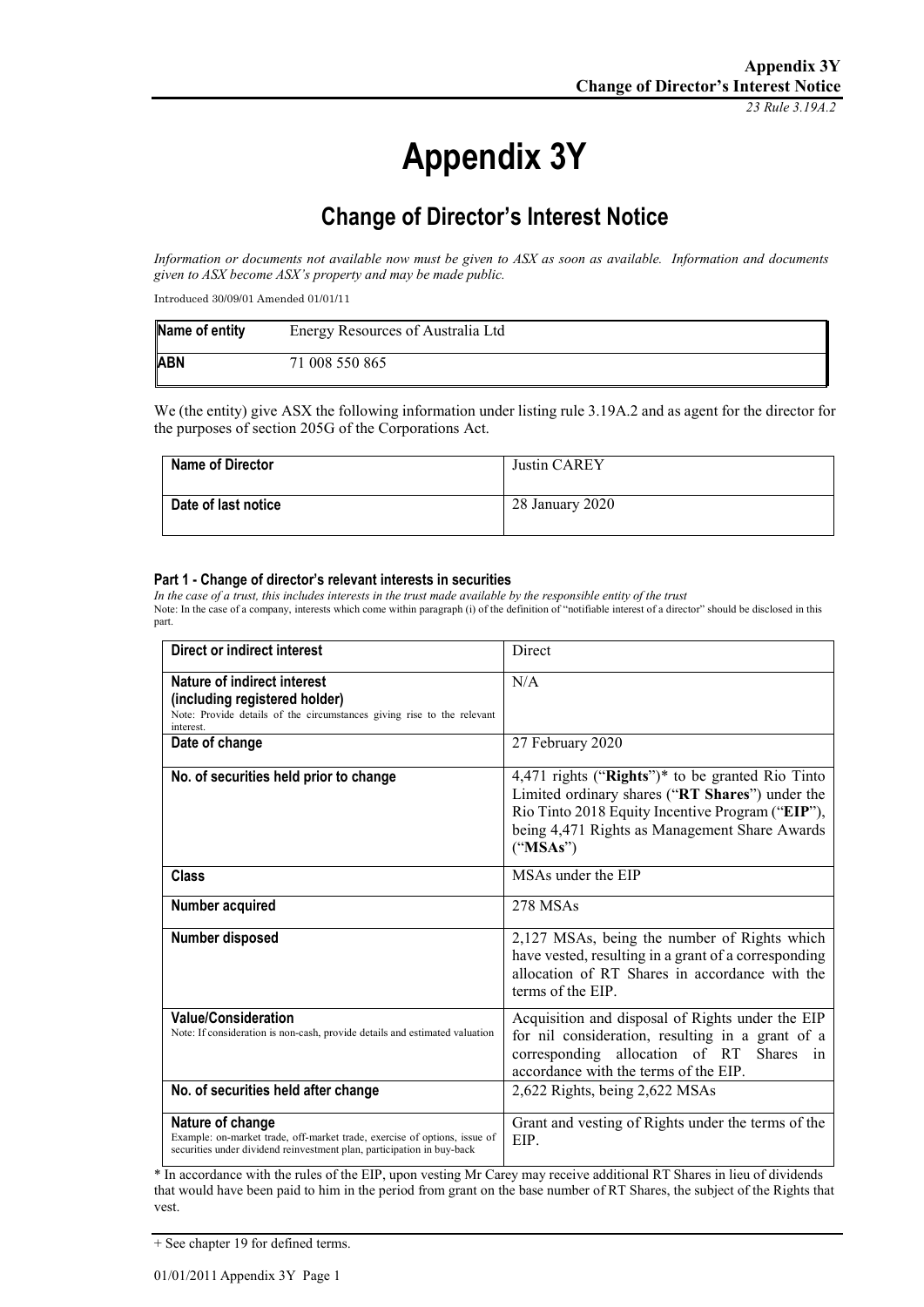| Direct or indirect interest                                                                                                                                             | Indirect                                                                                                                           |
|-------------------------------------------------------------------------------------------------------------------------------------------------------------------------|------------------------------------------------------------------------------------------------------------------------------------|
| Nature of indirect interest<br>(including registered holder)<br>Note: Provide details of the circumstances giving rise to the relevant<br>interest.                     | RT Shares held by Computershare Company<br>Nominees Limited (as nominee for the Vested<br>Share Account on behalf of Justin Carey) |
| Date of change                                                                                                                                                          | 27 February 2020                                                                                                                   |
| No. of securities held prior to change                                                                                                                                  | 881 RT Shares                                                                                                                      |
| Class                                                                                                                                                                   | RT Shares                                                                                                                          |
| Number acquired                                                                                                                                                         | 2,127 RT Shares                                                                                                                    |
| Number disposed                                                                                                                                                         | N/A                                                                                                                                |
| <b>Value/Consideration</b><br>Note: If consideration is non-cash, provide details and estimated valuation                                                               | Acquisition of RT Shares pursuant to the vesting<br>of Rights under the EIP for nil consideration.                                 |
| No. of securities held after change                                                                                                                                     | 3,008 RT Shares                                                                                                                    |
| Nature of change<br>Example: on-market trade, off-market trade, exercise of options, issue of<br>securities under dividend reinvestment plan, participation in buy-back | Acquisition of RT Shares pursuant to the vesting<br>of Rights under the EIP.                                                       |

| Direct or indirect interest                                                                                                                                             | Indirect                                                                                                                                                                                                                                                                                         |
|-------------------------------------------------------------------------------------------------------------------------------------------------------------------------|--------------------------------------------------------------------------------------------------------------------------------------------------------------------------------------------------------------------------------------------------------------------------------------------------|
| Nature of indirect interest<br>(including registered holder)<br>Note: Provide details of the circumstances giving rise to the relevant<br>interest.                     | Indirect interest in RT Shares acquired under<br>myShare, the Rio Tinto Limited Global Employee<br>Share Plan ("myShare"), held by Computershare<br>Trustees (Jersey) Limited on behalf of Mr Carey,<br>and a conditional right to additional matching RT<br>Shares ("Matching RT Share Rights") |
| Date of change                                                                                                                                                          | N/A                                                                                                                                                                                                                                                                                              |
| No. of securities held prior to change                                                                                                                                  | 40 RT Shares<br>40 Matching RT Share Rights                                                                                                                                                                                                                                                      |
| Class                                                                                                                                                                   | RT Shares and Matching RT Share Rights                                                                                                                                                                                                                                                           |
| Number acquired                                                                                                                                                         | N/A                                                                                                                                                                                                                                                                                              |
| Number disposed                                                                                                                                                         | N/A                                                                                                                                                                                                                                                                                              |
| <b>Value/Consideration</b><br>Note: If consideration is non-cash, provide details and estimated valuation                                                               | N/A                                                                                                                                                                                                                                                                                              |
| No. of securities held after change                                                                                                                                     | 40 RT Shares<br>40 Matching RT Share Rights                                                                                                                                                                                                                                                      |
| Nature of change<br>Example: on-market trade, off-market trade, exercise of options, issue of<br>securities under dividend reinvestment plan, participation in buy-back | N/A                                                                                                                                                                                                                                                                                              |

\* In accordance with the rules of myShare, upon vesting Mr Carey may receive additional RT Shares in lieu of dividends that would have been paid to him in the period from grant on the base number of RT Shares, the subject of the Rights that vest.

<sup>+</sup> See chapter 19 for defined terms.